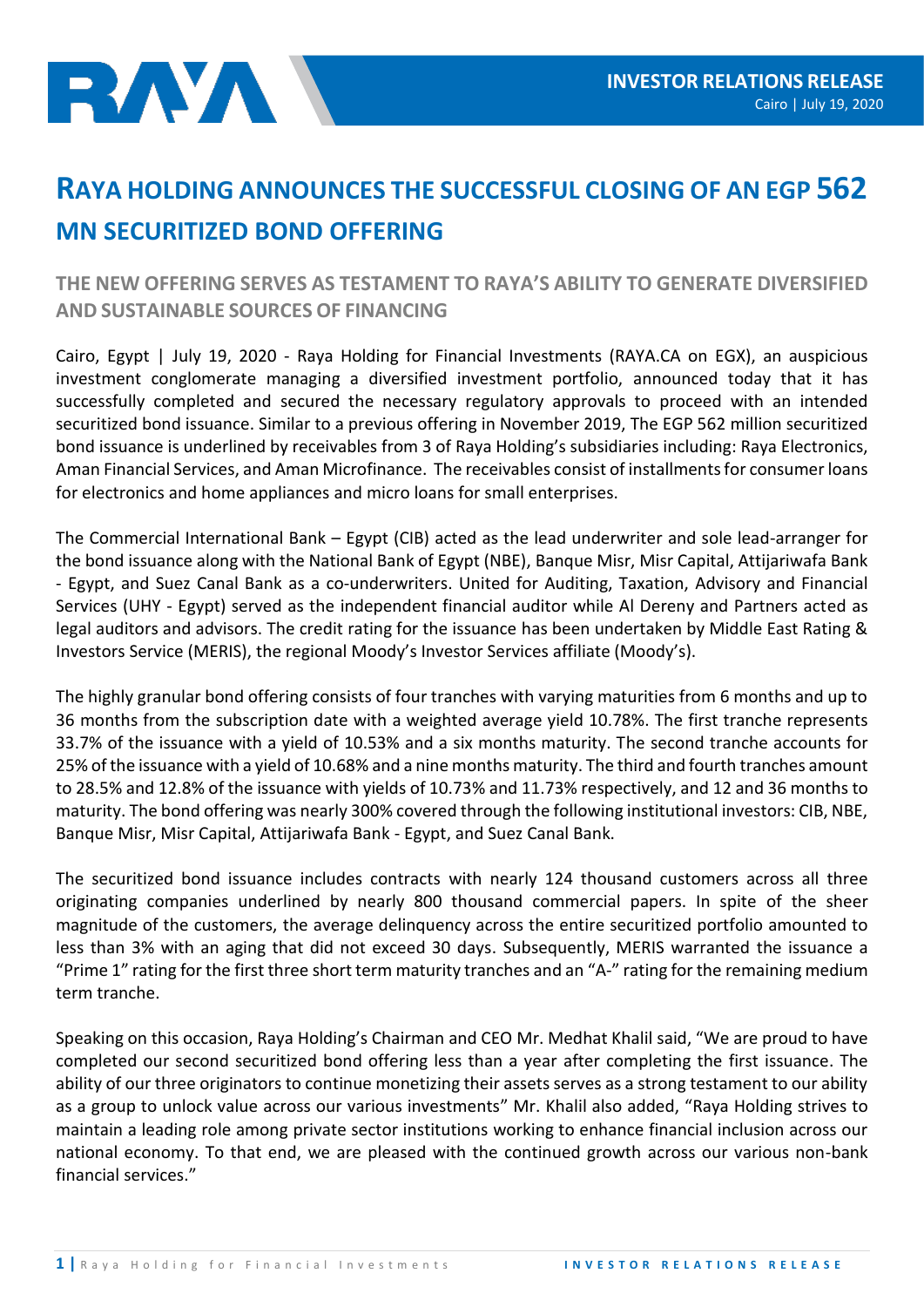

Hossam Hussein, Raya Holding's CFO, commented: "We view the securitized bond issuance as a vehicle to expedite the growth of our NBFS sector by rapidly monetizing the growing lending portfolio across all three originating subsidiaries. Such mechanism indirectly provides said subsidiaries with a cheaper financing alternative while allowing them to grow their lending portfolios at a much more rapid pace." He further added that, "the Central Bank's decision earlier this year to lower the interest rates by 300 bps further encouraged us to pursue the bond offering as the cost of financing became too attractive to ignore. Going forward, we will continue our efforts to generate sustainable and diverse financing across the group."

**- ENDS -**